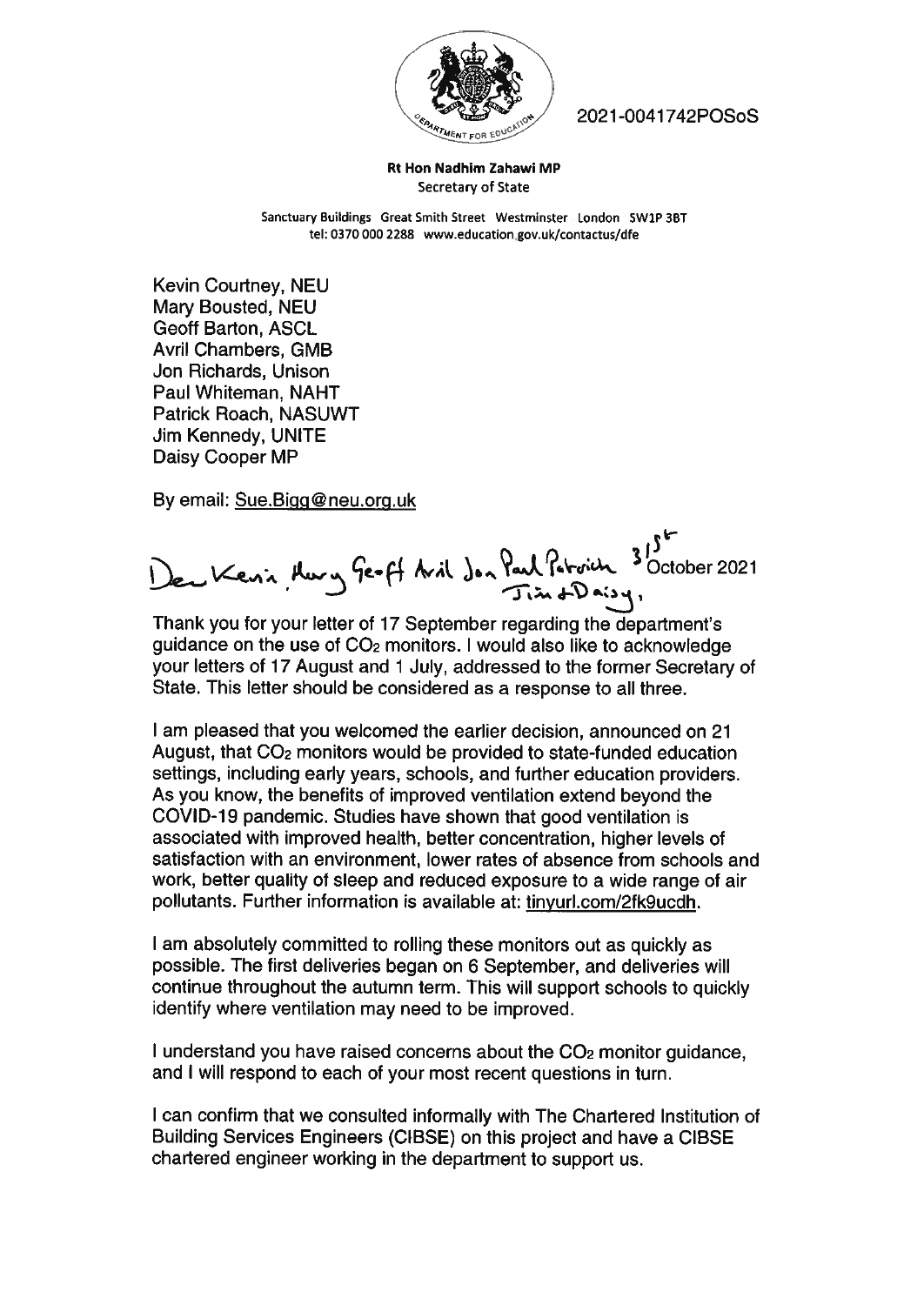Our operational guidance, available directly to settings via our ventilation document sharing <sup>p</sup>latform, advises education settings on how to use the new 002 monitors. This guidance was reviewed by both Public Health England (PHE) and the Health and Safety Executive (HSE). The guidance also includes direct links to more detailed advice from PHE, HSE, and my department on how to improve ventilation in settings. In response to your feedback, we are now adding <sup>a</sup> link in the guidance to the CIBSE guidance so that settings can find the relevant guidance on this area in one place.

You asked whether or not we fully reflected the HSE and SAGE guidance in the department's own guidance. We took into account the principles described both in the SAGE paper you reference, as well as the more recent SAGE paper on the use of CO<sub>2</sub> monitors. Further information is available at: tinyurl.com/3JbfdzcJ.

These papers state that ventilation rates recommended in UK building standards and industry guidance are likely to be adequate in most settings: this is generally a supply of outdoor air of around 10 *l/s/person, which will* result in C02 concentrations of around 800-1000 parts per million (ppm). Where ventilation rates lead to higher than 1500 ppm  $CO<sub>2</sub>$ , the SAGE papers recommend that steps should be taken to improve ventilation as <sup>a</sup> priority. In situations where there is likely to be higher aerosol generation (such as people singing or exercising) the papers recommend maintaining CO<sub>2</sub> levels below 800 ppm. This is why our guidance states that a consistent value over 800 ppm should be seen as an early indicator to increase ventilation.

However, it is important to note there are many factors that can affect the reading from a  $CO<sub>2</sub>$  monitor. As we make clear in our guidance, while  $CO<sub>2</sub>$ measurements are <sup>a</sup> useful proxy for ventilation, they do not <sup>g</sup>ive direct information about infection risk. For these reasons the values <sup>g</sup>iven in guidance should not be seen as absolute thresholds but rather as roug<sup>h</sup> guides to understand how well ventilated <sup>a</sup> room is, promp<sup>t</sup> action where needed, and enable <sup>a</sup> good balance between ventilation and thermal comfort in colder weather.

You also asked whether there are circumstances in which <sup>a</sup> class should be relocated. Our guidance is clear that where  $CO<sub>2</sub>$  monitor readings are consistently higher than <sup>1500</sup> ppm <sup>002</sup> concentration in an occupied space, settings should take action to improve ventilation. This does not mean that they need to stop using the room. In most cases, we expec<sup>t</sup> the solution to improve ventilation to be relatively minor, such as opening <sup>a</sup> window or repairing mechanical ventilation systems.